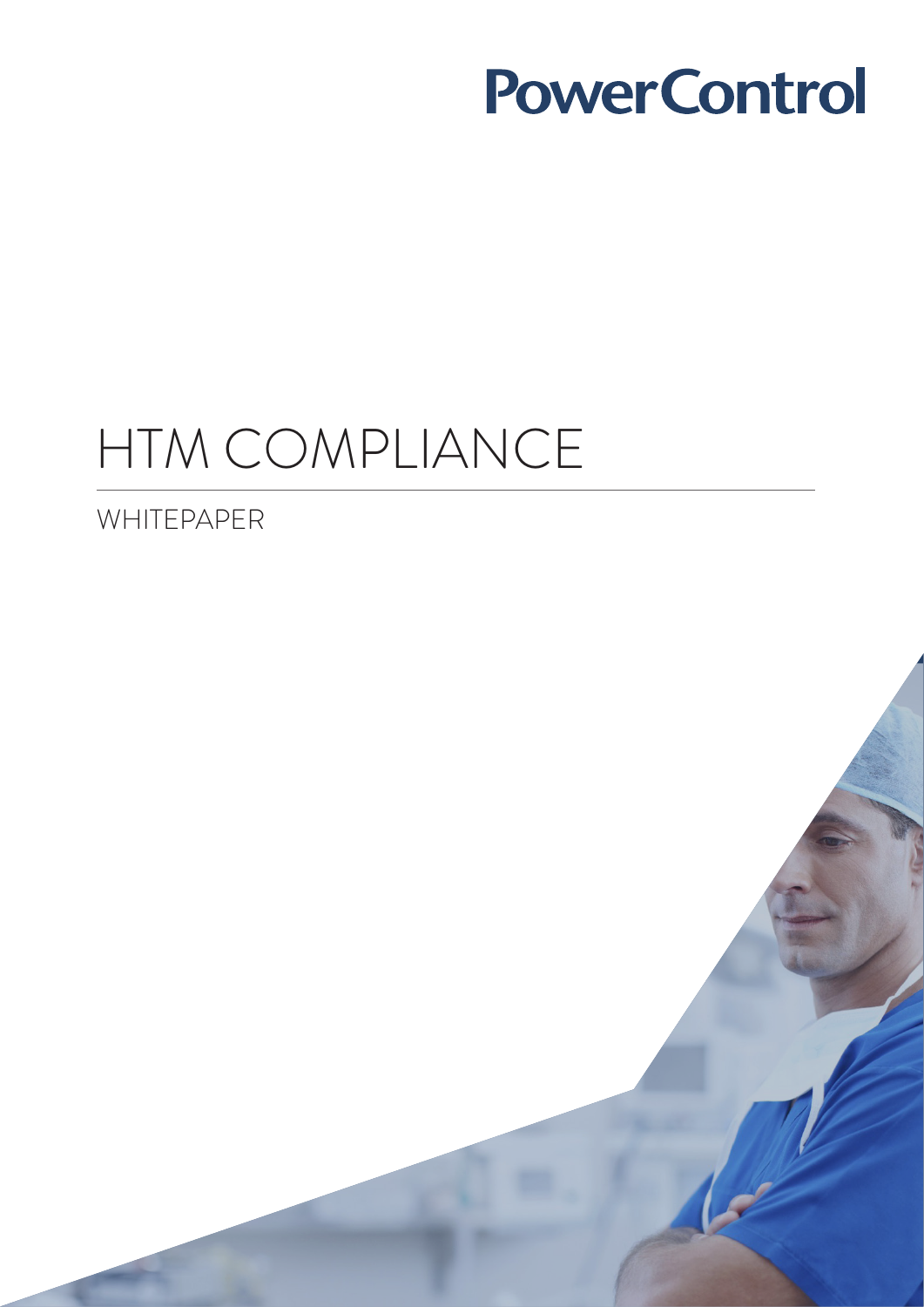#### WHAT IS THE HEALTHCARE TECHNICAL MEMORANDUM?

Equipment failure within healthcare facilities must be avoided for patient safety. To assist, the industry has seen the release of The Healthcare Technical Memorandum (HTM). A document prepared by the Department of Health and Social Care (DHSC), a ministerial department of the government responsible for delivering policies and documentation regarding England's health and social care infrastructure.

Comprised of nine core topics ranging from environment and sustainability to electrical services, the HTM provides comprehensive guidance on best practice design, installation and operation of specialised building and engineering technology used in the delivery of healthcare. The entire range of HTM documentation is supported by the initial document, HTM 00 which forms the foundation of operational policies and explores risk management issues.

HTM 06-01 focuses on the supply and distribution of electrical services, highlighting the importance of reducing the probability of equipment failure during a primary mains power outage through secondary and tertiary power backup systems.

From when it was first published in 2007 there has been one update to bring it in line with changes in application, design and statutory requirements. Although adhering to the HTM 06-01 is not a legal requirement, the memorandum provides a point of reference whereby legislation and common law are outlined. The DHSC recommend that it is read it in conjunction with the BS7671 standards.

#### UK HIERARCHY OF STANDARDS



Figure 1

Although it is not a legal requirement to meet all the points set out in the HTM, it does form the foundation of statutory law. Figure 1 shows the hierarchy of standards relating to electrical services within healthcare facilities.

Within the BS7671, if a point refers to the HTM06-01 in relation to location classification, such as that referring to the grading of clinical risk and non-clinical risk by location, then this can be deemed as best practice by UK Law and any harm caused by failure to take specific design steps and measures can be enforced under the HSWA 1974.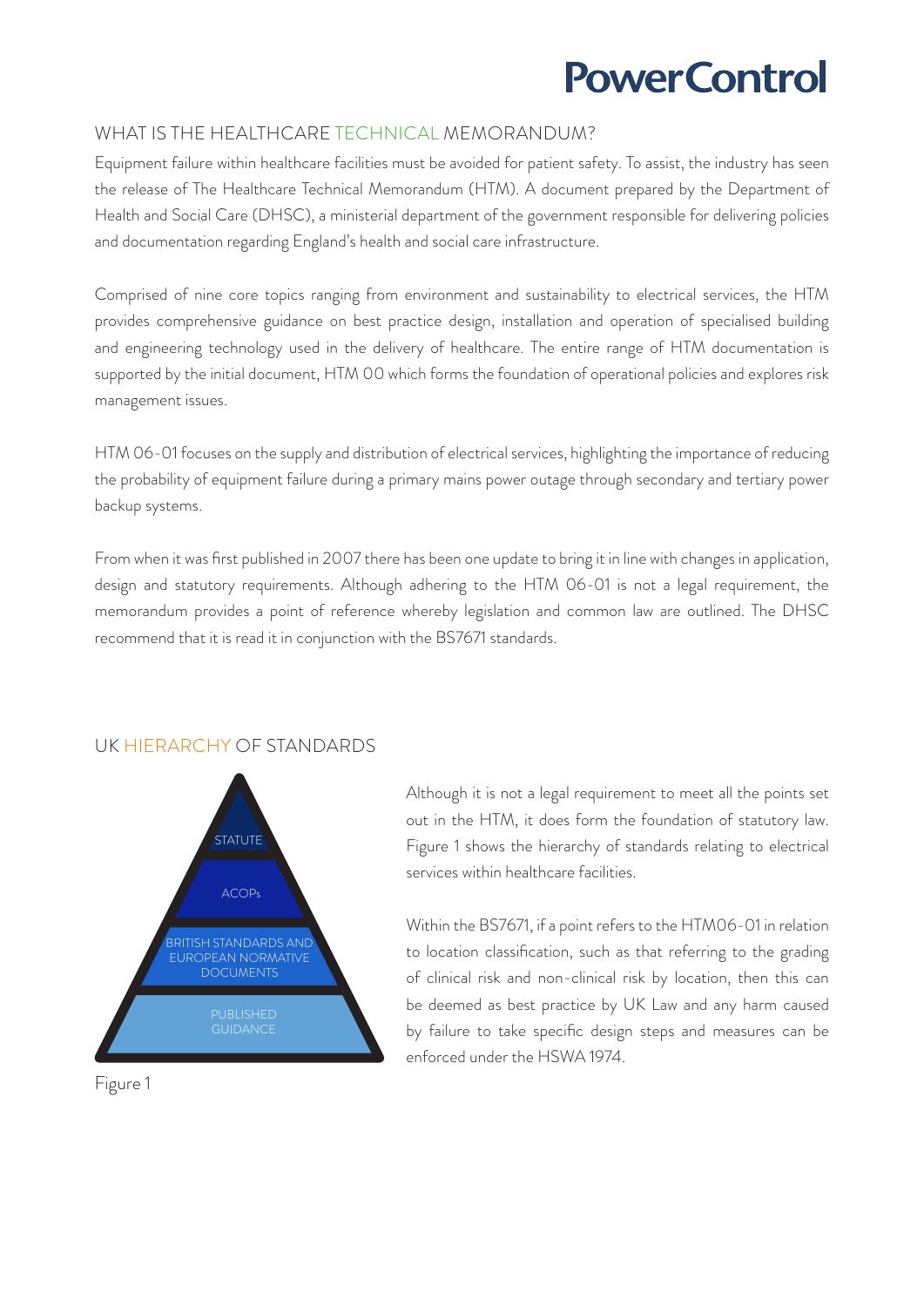#### GRADING RISK BY LOCATION

When understanding the risks associated with a loss of power, the healthcare technical memorandum divides it into two main elements; clinical risk and non-clinical business continuity risks. Each category is further divided into levels of risk from low to high (figure 2). Specified time periods in which power should be available, for patient and staff safety, also fit into each risk category. These times can be defined as a supply restored within:

- Greater than 15s
- Less than 15s, but greater than 5s
- Less than 5s, but greater than 0.5s
- Less than 0.5s
- No break



Figure 2

#### CLINICAL RISK

Clinical risk is graded from 'A-E' (figure 3), the group deemed being at the lowest risk of harm if the power was to fail is 'E'. This group may include areas such as patient waiting rooms and pharmacies where an electrical supply loss does not immediately affect the clinical treatment or safety of patients.

Grade 'A' contains those areas where patients are at the highest risk of harm during a power loss and includes patients on life support or undergoing complex surgery. In these areas, an alternative power source must be available within 0.5 seconds or as a no break supply to meet best practice guidelines. A UPS is used as a method of bridging the gap of electricity supply to ensure the alternative power source is available within the time frame advised.



#### BUINSESS CONTINUITY RISK

While clinical risk is of the highest importance when designing the primary electrical infrastructure (PEI), there are several supporting elements essential to facility continuity. These risks are graded from 'I' to 'IV' (figure 4), 'IV' contains those areas at the lowest risk including finance departments, laundry and workshops, where a power disruption to these areas may not compromise the welfare of patients. To meet best practice guidelines they should have a singleconversion UPS to allow for safe system shut down and avoid data loss in the event of a power failure.

Areas allocated a risk grade of 'I' typically include sterile departments and laboratories. As there is a potential harm to patients if the power went out a UPS should be in place to meet best practice guidelines.

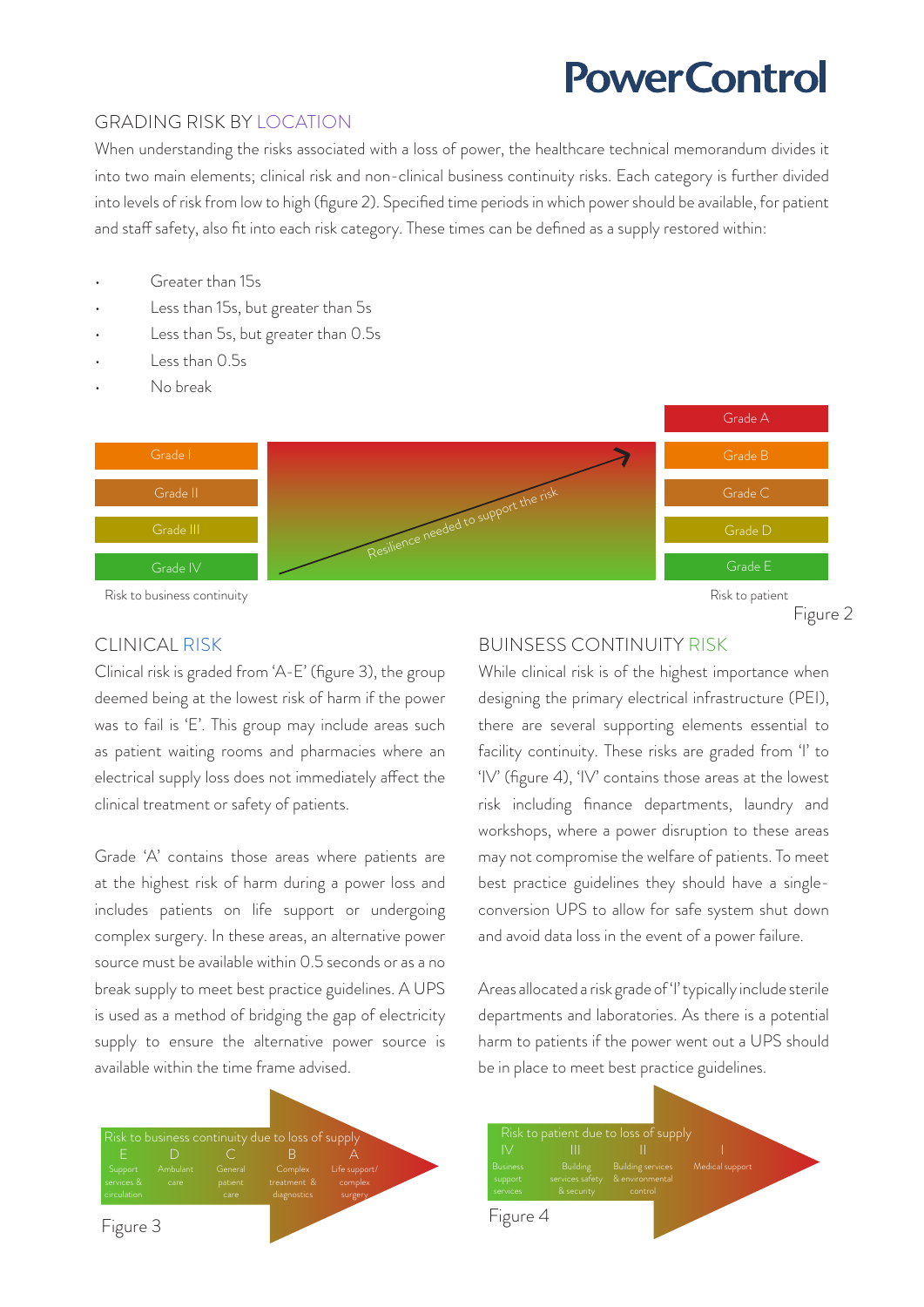

#### TERTIARY POWER SUPPLIES PER THE HTM

Due to the sensitive nature of healthcare facilities, it is not enough to simply have a secondary source of backup power, a tertiary power supply must also be present (Figure 5)

As defined by the HTM a tertiary power supply is a third supply that supplements the PES (primary energy supply) and the SPS (secondary power supply), usually in the form of a UPS or battery system. Careful consideration must be given to the size, location, configuration and internal component structure of the UPS to meet best practice and guarantee patient safety.

The system should also conform to the following standards:

- BS EN 62040-1
	- BS EN 601461-1-1
- BS EN 61439-6
- Energy Networks Association's G514-1

### Figure 5

### UPS COMPLIANCE BY COMPONENT

Batteries form the fundamental structure of the UPS and determine the level of autonomy. There are certain criteria outlined in the HTM that UPS batteries must meet to comply with best practice guidelines. Firstly, the batteries must be of valve regulated lead acid (VRLA) composition. VRLA batteries are widely recognised for their near-zero gas emission and leaks and so present a lower environmental hazard to the UPS and surrounding area.

Secondly, the battery terminals should be threaded posts. These posts allow for a nut to be threaded down to secure the connection in place.

It is also important to note that the VRLA battery must comply with the BS EN 60896 (21 and 22) standards with threaded insert connection posts and flame retardant case materials.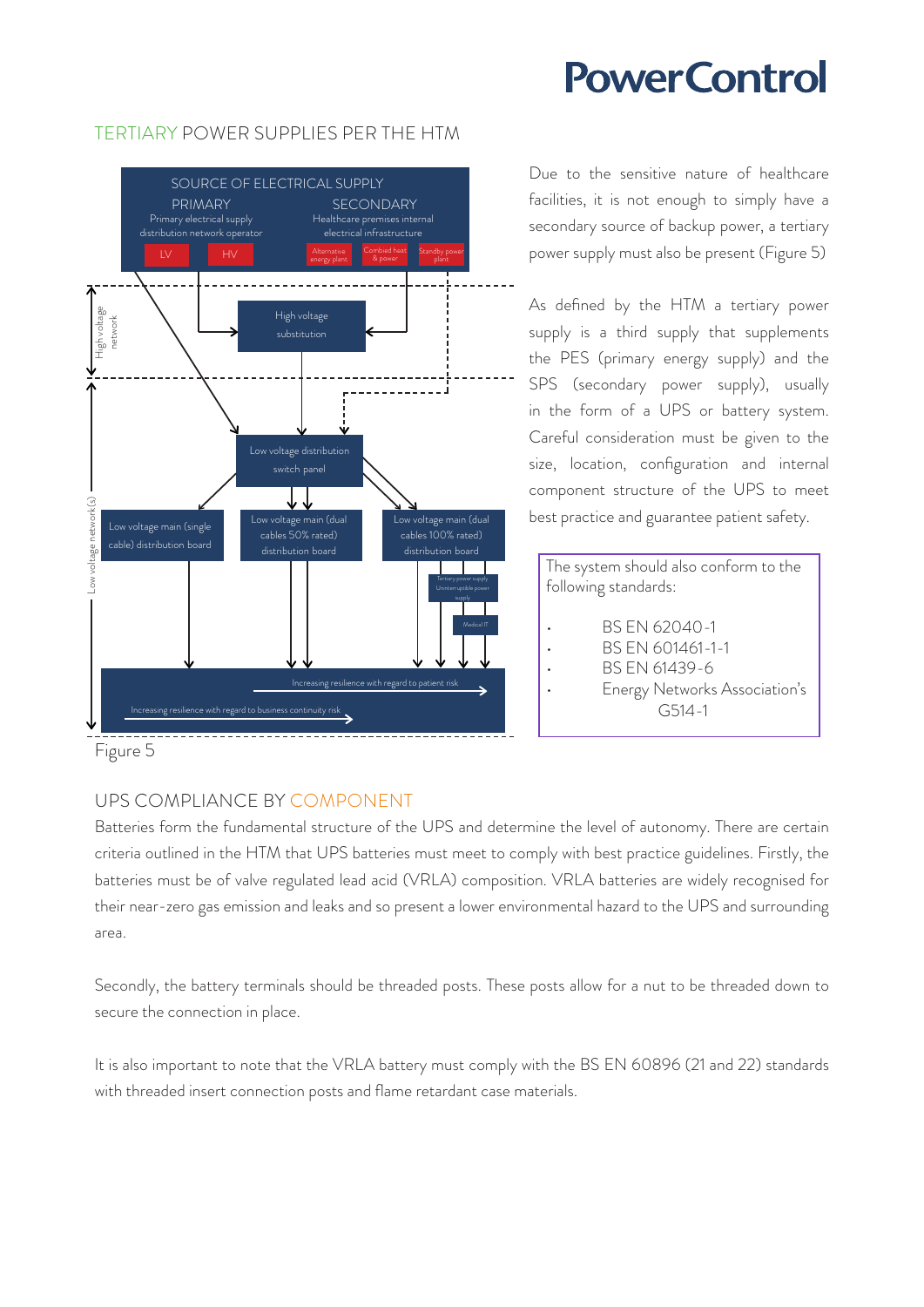UPS batteries require a suitable environment which is detailed in the manufacturer's operating manual, a guideline that is echoed in the HTM to fulfil their life expectancy. Typically, the ambient temperature around the UPS should be between 20 - 25<sup>°</sup>C with adequate ventilation and cooling. Placing a UPS in an environment not conducive to the outlined parameters will cause the electrochemical reaction in the battery to quicken. On average, for every  $8.3^{\circ}$ C over the recommended temperature, the life expectancy of the battery reduces by 50%. When arranging the batteries, designers should consider the use of split battery banks as this allows the UPS to remain online while half of the battery stings are being serviced.

10 years of battery life expectancy, based on the batteries being in the stable environment outlined above, is recommended to ensure the long term security of function.

Both single-phase and three-phase UPS systems have their place within healthcare facilities. Single phase systems are most commonly found supporting personal computers and IT network hubs ad used for safe shutdown after a mains failure. In reference to figure 2 and 3, a single phase UPS system would be found in clinical risk grade C, D or E areas.

Three phase, online double conversion UPS systems are used to support clinical risk grade A or B areas, protecting equipment such as medical IT systems and life support as these areas require a switchover, from failure to the PES to the tertiary power supply of less than or equal to 0.5s. Moreover, a battery autonomy of 3 hours is required in these areas if an SPS isn't available within 15s otherwise an autonomy of 1 hour is sufficient to give hospital staff, especially those in the operating theatre, enough time to facilitate 'patient closure'.

#### BYPASS SWITCH

Not to be confused with the internal static or internal maintenance bypass switch that UPS systems have, an external UPS bypass switch is usually a non-essential addition to a UPS. Internal switches only allow for safe maintenance work in electrically isolated parts of the UPS system. The speed at which they operate means they are considered as a no-break supply switch. However, to meet HTM best practice an external, rotary locking bypass switch should be installed in one of the following locations:

- Input supply to the UPS module
- Input supply to static and maintenance bypass
- The output of the UPS system

#### DC ISOLATORS

Furthermore, external battery DC isolators are required in hospital environments. These are ideally situated on the front of the cabinet or an accessible wall.